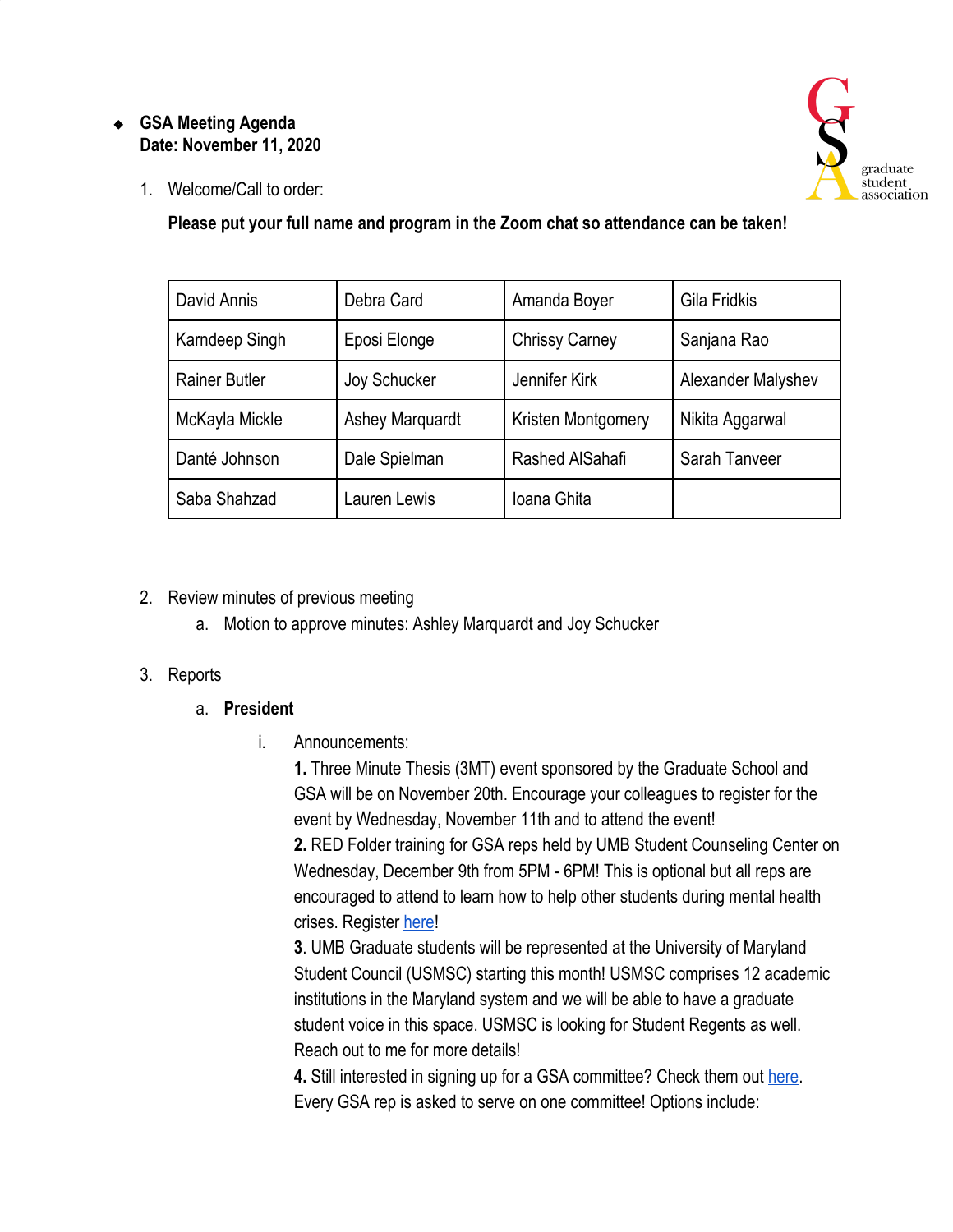Communications, Diversity & Inclusion, Finance, GRC Planning, Professional Development, Social, Stipend, & Volunteer/Outreach.

## b. **Vice President**

- i. Announcements
	- 1. Social Activities Committee: Plan another trivia night for all students before the end of the semester. Low on members, so if interested please sign up!
	- 2. USGA Announcements:
		- a. Continuing to put together a campus-wide Anti-Oppression group. Current thinking is this will combine programming (ie, trainings) with policy advocacy to create structural change at UMB
		- b. Upcoming events: Pronouns workshop (Nov. 18), Cello Meditation (Also Nov. 18)
		- c. Still looking for one more alternate!
		- d. Meeting today at 5:30 any concerns to bring?

#### c. **Treasurer**

- 1. Current Balance from our budget: \$9384.00 Total amount in account: \$11,015.67
	- a. Extra not budgeted: \$1631.67
	- b. Pending items: COVID-19 WFH
		- i. Budgeted: \$1500.00
		- ii. Amount Awarded: \$2268.17

## **c. Balance after pending item: \$7115.83**

- 2. COVID-19 WFH award: all checks have been distributed!
	- a. Awarded 14 graduate students!
	- b. Please encourage recipients to cash their checks
- **3.** Finance Committee:
	- **a.** Thank you for your scoring for the COVID-19 WFH award.

#### d. **Secretary**

- i. Announcements:
	- 1. Via Erin Golembewski following meeting with Jim Reynolds- UMB Human Resources is taking on a survey of nationwide Graduate Assistant stipends, hoping to compare them to UMB with adjusting for cost of living. This means the stipend subcommittee won't necessarily need to do a large amount of research, but we will still be focusing on the establishment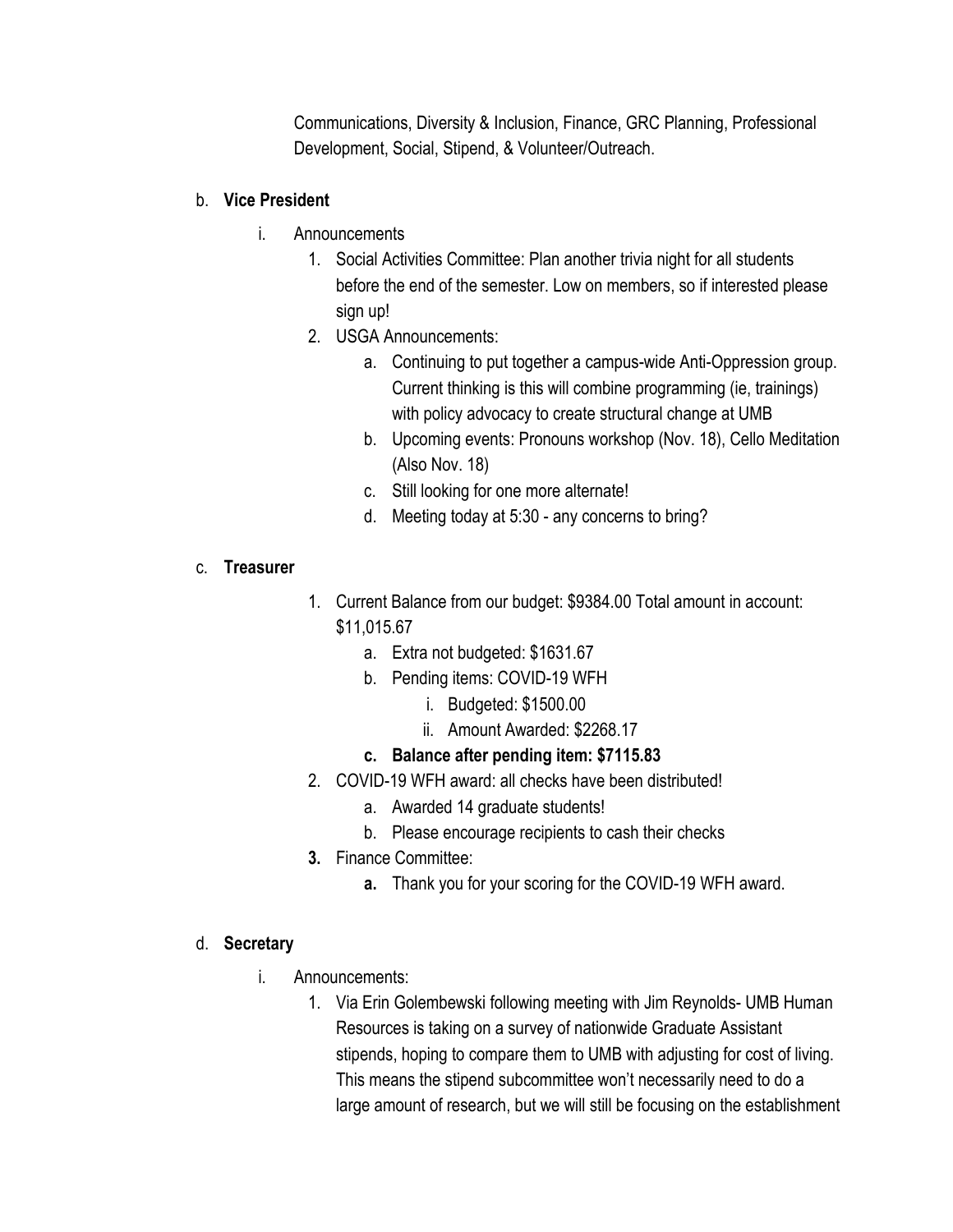of a transparent and recurrent process for stipend review for future years.

## **e. Grad Council rep**

- i. Announcements:
	- 1. Thank you to everyone who submitted a Professional Development Award. We are scoring them and will notify the awardees in the next couple week.s
	- 2. We are organizing the distribution of tshirts and masks to both new 1st year students and older students that also ordered them. The plan is to have a couple of different times to swing by outside on campus and pick them up if you aren't a first year.
- ii. U of M grad council:
	- 1. UMBC is planning to adapt a COVID work from home award based off the one that our UMB GSA has organized!

# f. **PR**

- i. Announcements:
	- 1. November Grad Gazette went out Monday, November 3
		- a. Please send me any news, events, announcements, personal pieces, etc!
	- 2. Consider signing up for one of my subcommittees! No members in either one yet
		- a. Communications: Help gather info and come up with story ideas for the monthly Grad Gazette
		- b. Volunteer/Outreach: Help find and plan volunteer opportunities within the Baltimore community
- ii. Communications Committee
	- 1. No updates
- iii. Volunteer Committee:
	- 1. No updates
- g. Meyerhoff: No updates!
- h. NOVA: No updates!
- **i. Program Rep Updates/Questions/Concerns:**

i.

- 4. Old Business:
	- a. Meet & Confer updates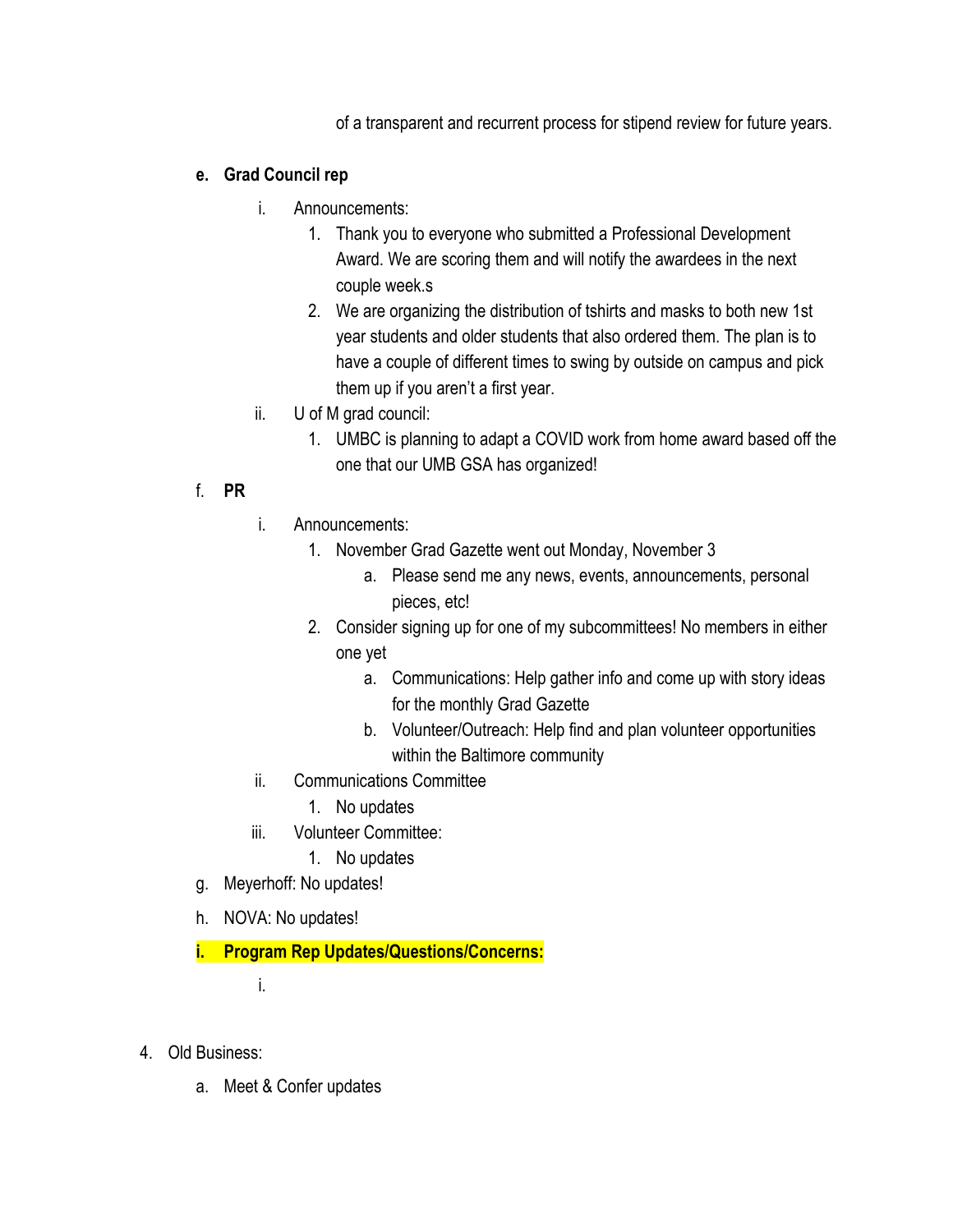- i. No timeline update on anti-racism training for UMB community
- ii. Campus shuttle concerns
- iii. Spring 2021 virtual semester & student challenges
	- 1. Transparency in decision making
	- 2. Plans to improve next semester's virtual learning
		- a. Survey was sent to students by Graduate School but did not address students in non-didactic based learning
- iv. Proposed agenda items for upcoming November meeting on 11/19/20:
	- 1. Update on shuttle alternative Lyft discount program
	- 2. Equality and equity in the Graduate School
		- a. Graduate School application fees and fee waivers
		- b. Preferred pronouns to be included on all personal profiles on UMB site
	- 3. Suggested agenda items to include for our next meeting?
	- 4. Campus safety- Blue lights and SafeWalk
- b. Student gifts for incoming students:
	- i. Received! We are currently preparing the shirts and masks to be handed out. Look for our email about that soon!
- 5. New Business:
	- a. Transportation Updates for Spring 2021 Semester
		- i. Likely to not have shuttle next semester
		- ii. Proceeding with Lyft discount program & other alternatives (parking on campus, using student discount for public transportation)
		- iii. We are putting together a transportation survey to send out to all UMB students to assess student accessibility to campus during the pandemic and feedback on shuttle alternatives
		- iv. We created a parking FAQ document that was sent out to the UMB community last week & this week in the Campus Life Weekly (shout out to GSA rep Ashley Marquardt for putting it together!)
		- v. Any feedback to bring to the committee?
	- b. COVID-19
		- i. New COVID-19 guidelines for Baltimore City linked [here.](https://www.wbaltv.com/article/baltimore-city-coronavirus-update-november-6-restrictions/34601762) Encourage your fellow colleagues to adhere to these while in the city. There are also new guidelines mandated by the state linked [here.](https://www.baltimoresun.com/coronavirus/bs-md-coronavirus-restrictions-rolled-back-20201111-clp6fhuwzjaubmfqd2cntyie24-story.html)
		- ii. All reporting is required to go through UMB Hotline via EthicsPoint. You can call the hotline or fill out a form online (link at the top of the page). Please spread the word on this!
	- c. Meeting with UMB Student Counseling Center
		- i. We discussed: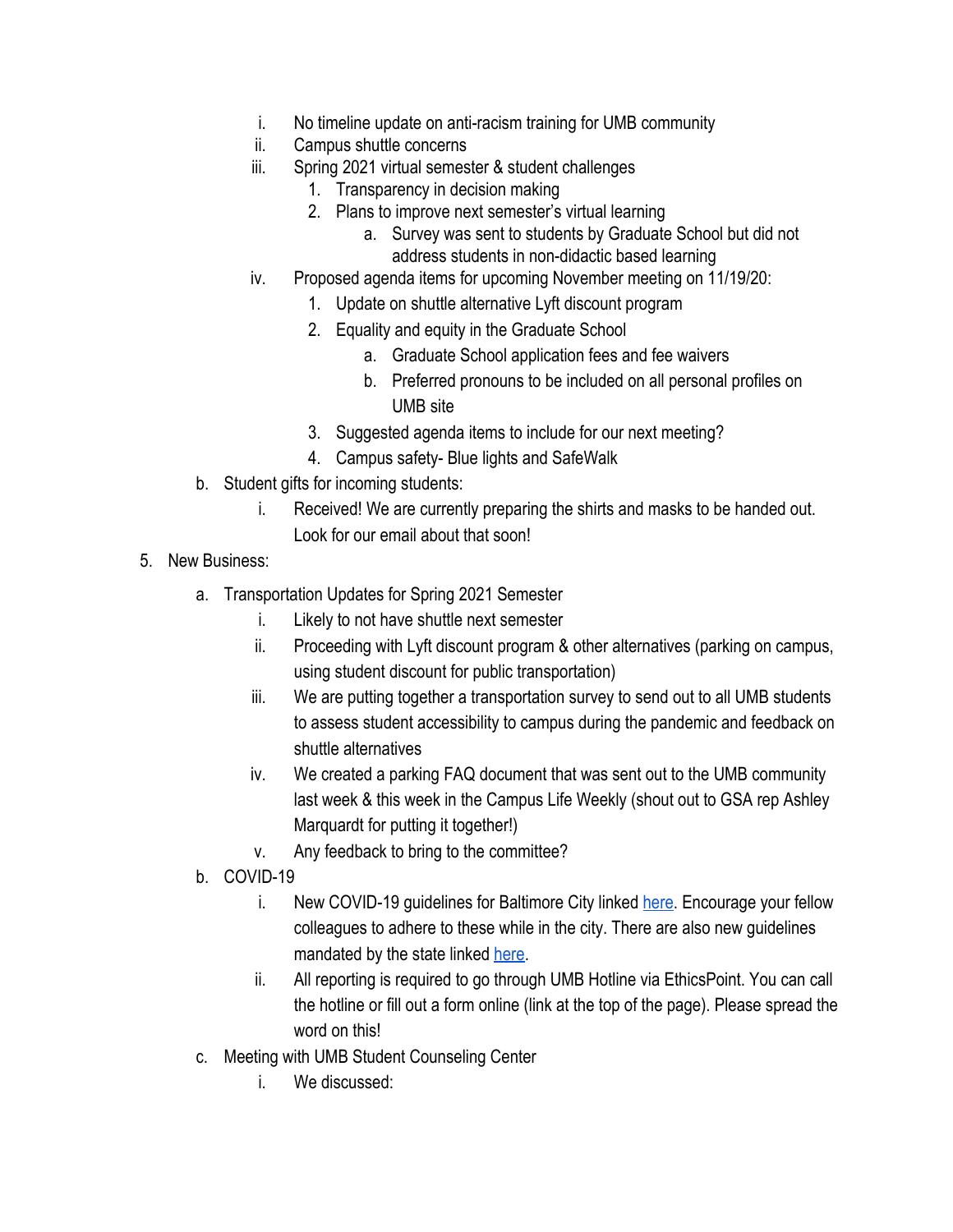- 1. Services offered by the counseling center & how the referral process works
- 2. How students were affected by the switch of virtual counseling platforms to HealthiestYou
- 3. Mental health apps like Calm & Headspace
	- a. Do students currently use it, or would they use it if it was free?
- ii. Their actions moving forward
	- 1. Plan to advocate for students in student health insurance plan (SHIP) meetings regarding virtual counseling platforms: ask about switch to **HealthiestYou**
	- 2. Create a FAQ document for students on the current counseling process from sign-up to referral
	- 3. Will hold a RED Folder Training for GSA reps
		- a. The program acts as a reference guide that contains safety tips and contact information for a wide variety of emergency campus resources to immediately help any student in distress AND provides guidance on responding to incidents in which a student might be self-danger or a threat to others.
		- b. Register [here](https://umbconnect.umaryland.edu/event/6600417)!
- d. Graduate student solidarity statement
	- i. GSA Executive board and M&C committee have continually observed that graduate student needs, particularly those doing research on campus, are not prioritized, and it has been increasingly evident during the pandemic
		- 1. Examples:
			- a. No safe alternative to shuttle but expecting researchers to come back to campus
			- b. Ignored for feedback on the upcoming spring semester in the most recent survey
			- c. All students virtual counseling challenges
	- ii. We are considering preparing a statement to provide to the Graduate School/UMB to help facilitate and take action on graduate students' needs.
		- 1. Checking in with you all how do you feel about UMB's response to your needs during the pandemic? Please take this quick [survey](https://docs.google.com/forms/d/e/1FAIpQLSfV-W3pHBhNe6NbV66j1l-VEItZN_-E868-NxMGT99vHgTQ5w/viewform?usp=sf_link) so that we can gauge your thoughts. Thank you for your feedback.
- 6. Upcoming Events:
	- a. Virtual three minute thesis (3MT) event sponsored by GSA and the Graduate School i. Friday, November 20th
	- b. RED Folder Training for GSA reps (optional but encouraged)